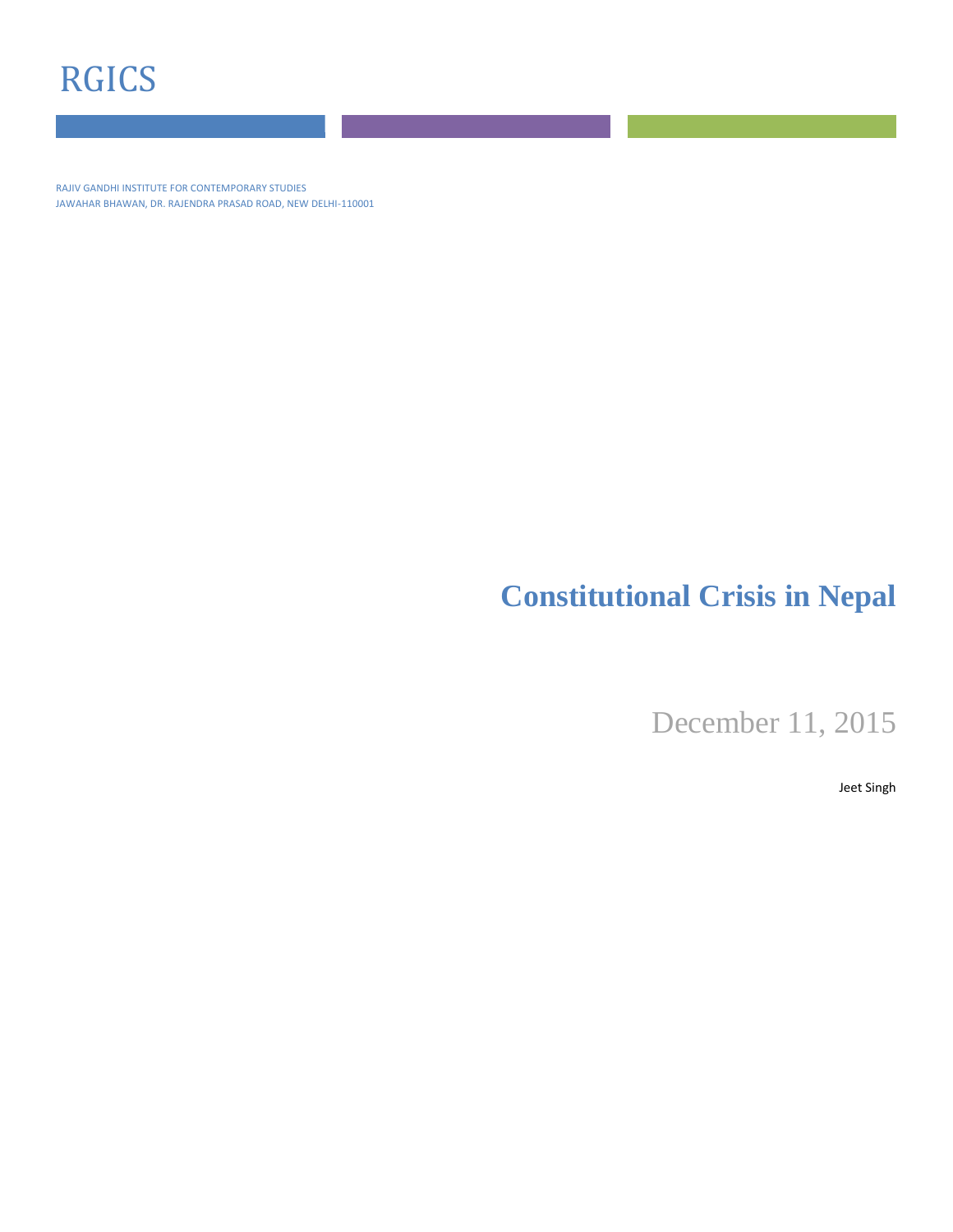# **RGICS Issue Brief**

## Constitutional Crisis in Nepal

### **Background:**

Amidst violent protests against the new Nepali Constitution ,especially in Terai region of Nepal, the National assembly finally passed the new constitution on the  $20<sup>th</sup>$  of September 2015. The then president Mr. Ram Baran Yadav promulgated the charter of constitution intended to build a democratic Nepal. On this occasion Mr. Yadav said, "Our country is multiethnic, multi-lingual, multi-religious and multi-cultural ... this new document will safeguard the rights of all Nepali brothers and sisters<sup>1</sup>." It took around seven years for Nepal's political representatives to finalize the long awaited document that seeks to construct a modern democratic Nepal. The new constitution will replace the interim constitution which had been adopted by Nepal in 2007 post the abolition of monarchy in April 2006. After putting an interim constitution in place, the constituent assembly of the country was elected in 2008 to come up with a final draft of the constitution. This constituent assembly could not finalize its draft in the given time for various reasons. However, in 2013, a new constituent assembly was elected and finally the new constitution was drafted. An overwhelming majority of 507 out of 598 members of the Constituent Assembly has adopted the constitution. However, after promulgation of the constitution, agitating groups have intensified their protest against the new constitution and have been protesting for more than three months.

### **Some Features of New Constitution of Nepal:**

Some of the distinguishing features of newly promulgated Nepali Constitution are as follows:

- 1- The Constitution enshrines the principles of republicanism, federalism, secularism and inclusion.
- 2- The preamble of the Constitution also incorporates the principle of "socialism based on democratic values."
- 3- It incorporates proportional representation to ensure that women, untouchables (Dalits), and marginalised groups like the Janjatis and the Madhes find representation in the national legislature and in the other institutions of the state.
- 4- The new legislature will have 275 seats in the parliament of which 165 will be filled by direct elections (first past the post) and 110 will be based on proportional votes.
- 5- It bestows fundamental rights and freedoms on its citizens and provides for specific constitutional commissions to take care of discrimination against women and marginalised groups.
- 6- The President would be the constitutional head of the state, elected by a collegium of central and provincial legislative bodies.
- 7- The head of the executive will be the Prime Minister elected by the parliament through a majority vote.
- 8- There would be an independent judiciary, nominated by a Judicial Commission.
- 9- In the interest of stability, neither the Prime Minister will be able to dissolve the parliament on his/her own nor will the parliament accept a no-confidence motion against a Prime Minister before the lapse of two years.

Source: Muni, 2015

 $\overline{a}$ 

<sup>&</sup>lt;sup>1</sup><http://www.thehindu.com/news/international/nepal-adopts-historic-constitution-amid-protests/article7671003.ece>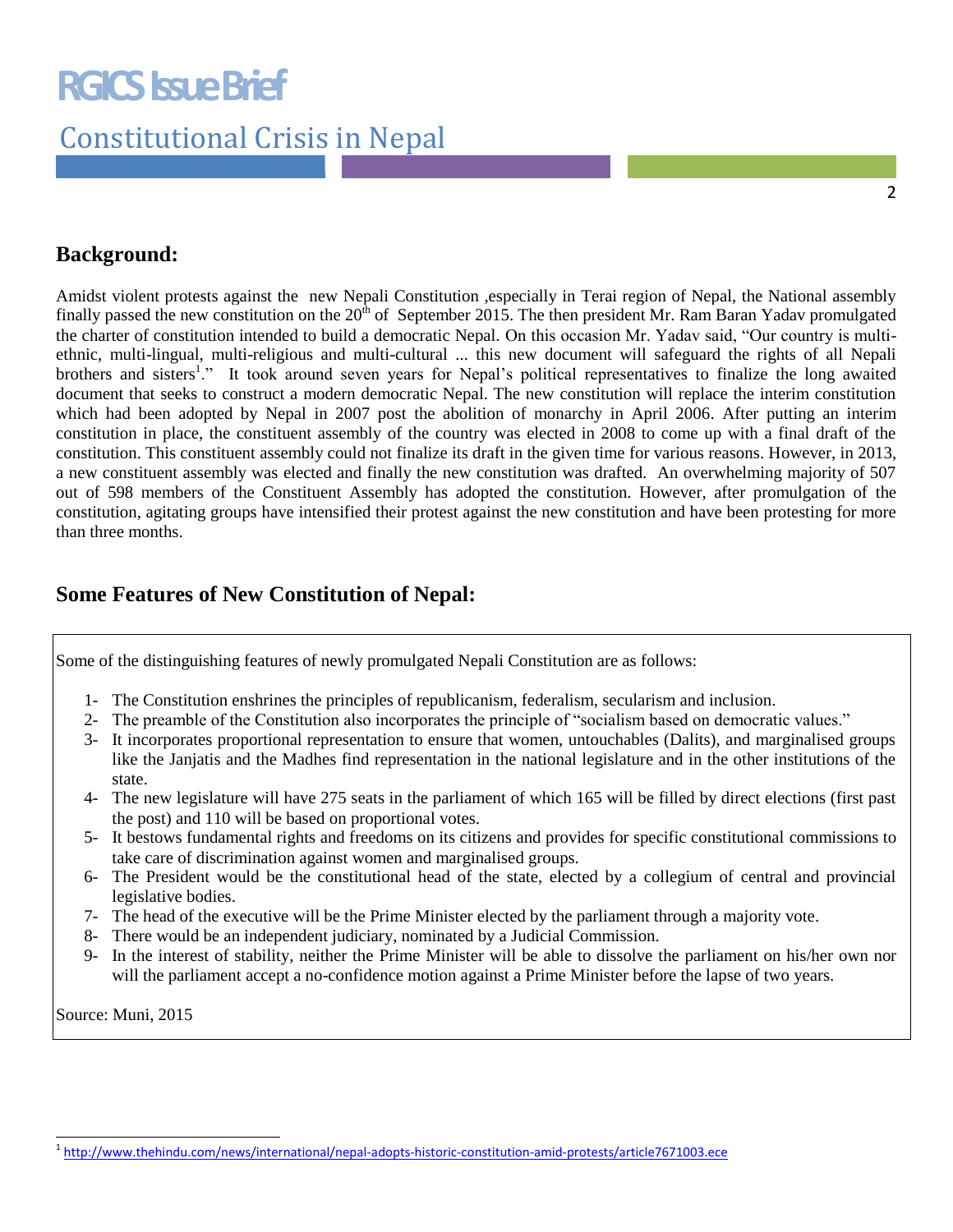## Constitutional Crisis in Nepal

### **Contentious Issues of Nepali Constitution:**

Though Nepal's constitution has been passed by more than 90% of the members of the constituent assembly, it remains controversial. Some marginalized groups such as Madhes, Janjatis and women have accused the current political leadership for not addressing their aspirations. Moreover, these controversies have now the taken shape of violent protests. The protest against new constitution has already taken lives of many people. According to Muni (2015) there are six main agitating groups, namely the Madhes parties, the Janjati groups, women, monarchists Hindu fundamentalist and splintered extremist Maoist. "The differences of these agitating groups from those of the Constitution makers lie in five areas. These are, (i) the carving of federal provinces, (ii) proportional representation, (iii) citizenship rights, (iv) the identity of the Nepali State, and (v) its ideological parameters<sup>2</sup>." The main concerns of the agitating groups are as follows:

- **1- Controversies on Federal Provinces:** Madesh parties from the beginning were asking for at least a 10 province structure with one single Madhes province. Later, they were ready to settle for two Madhes provinces. Tharu leaders have also supported this demand of Madhes parties. The final constitution document decided on seven provinces, but without the "accommodation of Tharu majority district (Kanchanpur and Kailali) in the wester Terai province. The other Mades parties have objected to three of the eastern-most districts (Sunsari, Morang and Jhapa) being kept out of eastern Terai province. Their objections are also related to the adding of the hill districts in the western Terai province. Their allegation is that carving out of the Terai province's boundaries have been dictated by narrow interests of a few dominant parties' leaders belonging to upper hill castes<sup>3</sup>".
- **2- Controversies related to Proportional Representation and Nepali Identity:** The Janjati groups are opposing the reduction of the proportionate representation in parliament from 58% under the interim constitution to 45% under the new constitution. Women were also assured of 33% representation in the central legislature but the new constitution does not assure any such representation. Janjatis in Terai region have also been demanding for a province to address their cultural and political identities. However, the provinces in Terai region have been drawn in a manner that the upper hill caste will continue to dominate province politically.
- **3- Citizenship related Controversies:** Women groups are protesting against norms of citizenship. According to new constitution, citizenship will not be granted merely on the basis of birth . This was done largely to keep out such children who are born of a Nepali mother and a foreign father. Children from such parents will not be entitled to top political and administrative positions. "There are also a number of Indians married to Nepali spouses who will have to go through complicated legal procedures for acquiring naturalised citizenship. There is fear among the Madhesis, who are affected most by such provisions, that a large number of such persons may remain stateless<sup>4</sup>."
- **4- Ideological Controversies:** The monarchists groups in Nepal are demanding for the reinstatement of monarchy and the Hindu fundamentalists are demanding that Nepal be declared a Hindu state. Both these groups have joined hands to fight against the new constitution. "There are reports that these groups had received extensive moral and material support from India, particularly from the Hindutva section of ruling BJP. Some reports even suggest that former King Gyanendra claimed that he had assurances from the highest political quarters in India about the

 $\overline{a}$ 

<sup>&</sup>lt;sup>2</sup> [http://www.epw.in/system/files/pdf/2015\\_50/40/Nepals\\_New\\_Constitution.pdf](http://www.epw.in/system/files/pdf/2015_50/40/Nepals_New_Constitution.pdf)

<sup>3</sup> [http://www.epw.in/system/files/pdf/2015\\_50/40/Nepals\\_New\\_Constitution.pdf](http://www.epw.in/system/files/pdf/2015_50/40/Nepals_New_Constitution.pdf)

<sup>4</sup> [http://www.epw.in/system/files/pdf/2015\\_50/40/Nepals\\_New\\_Constitution.pdf](http://www.epw.in/system/files/pdf/2015_50/40/Nepals_New_Constitution.pdf)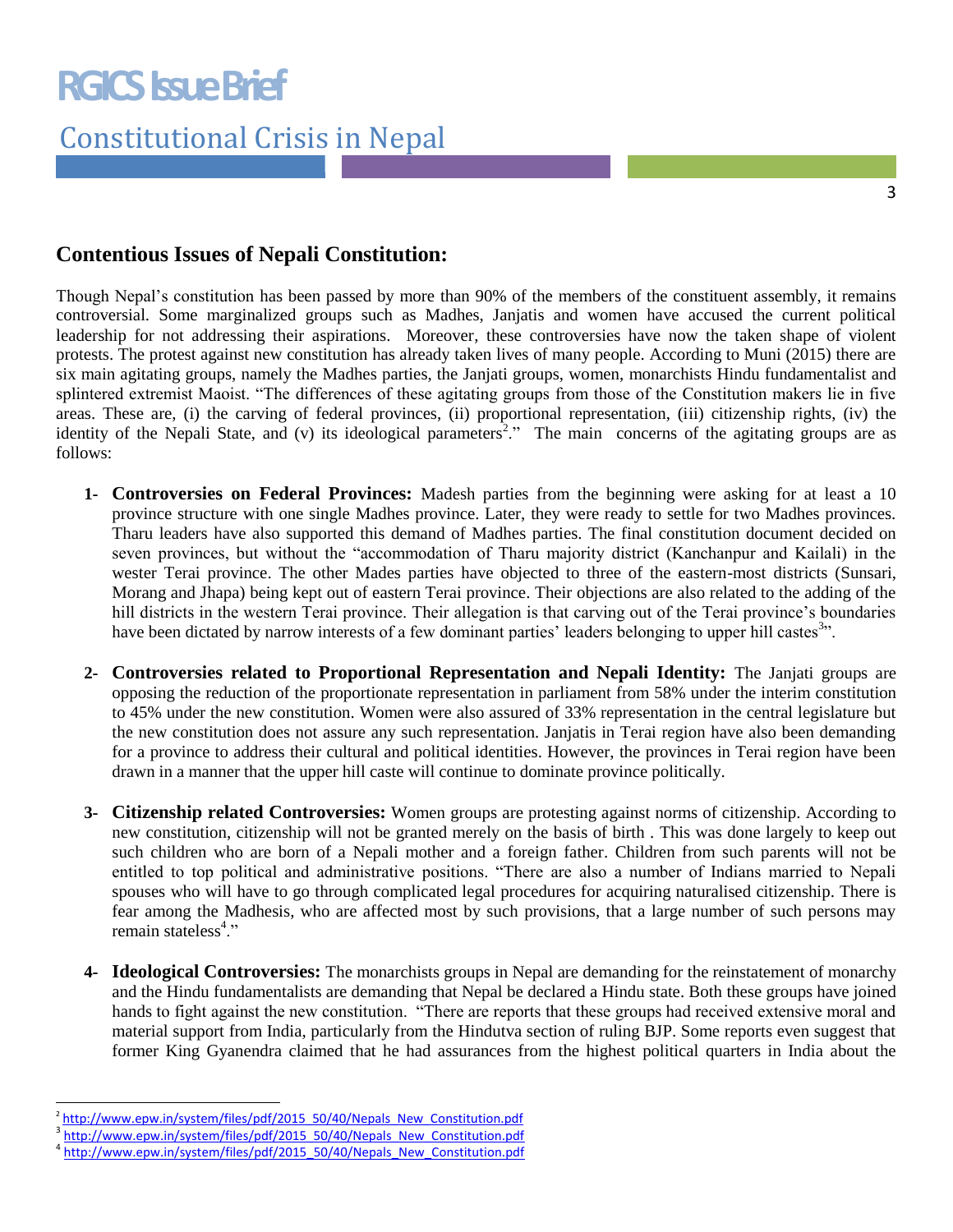### Constitutional Crisis in Nepal

revival of Nepal's monarchy<sup>5</sup>." These groups also wanted to remove the word 'secular' from Nepal's new constitution.

The breakaway Maoists are agitating against the constitution. They are unhappy with the way constitution has been drafted. Since they did not participate in the election, they were not part of constituent assembly; therefore, their demand has been that of holding an all party round table to write the constitution.

#### **Global Response:**

Few groups in Nepal are unhappy about various provisions of the new constitution. Some of them have been protesting against the constitution even before the promulgation of the constitution in September 2015. Realizing that the dominant political parties in Nepal are not addressing issues of Madhesies (Indian origin people living in Terai area of Nepal and constituting a significant share in the nation's population), various political parties of Madhesi origin boycotted the constitution writing process. The promulgation of constituting in such circumstances lead to responses from global democracies. Some of such statements are as follows:

**Statement by USA:** The promulgation of the constitution is an important milestone in Nepal's democratic journey. The government must continue efforts to accommodate the views of all Nepalis and ensure that the constitution embraces measures consistent with globally accepted norms and principles, including gender equality, religious freedom, and the right to citizenship. We encourage all Nepalis to continue to engage in the democratic process through peaceful, nonviolent means. (September 22,  $2015$ )<sup>6</sup>

**Statement by European Union:** The promulgation of Nepal's new Constitution will be an historic event marking the culmination of the Comprehensive Peace Agreement….. At the same time, after the unrest in several parts of the country, which has led to the loss of lives, the EU expects all parties to come together to address the outstanding concerns of the Nepalese citizens in an atmosphere of dialogue and compromise<sup>7</sup>. (September 18, 2015)

**Statement by China:** It is believed that the China is hapy that their concern to avoid an identity-based federal structure have been taken care of. China formally congratulated Nepal and its citizen for promulgation of the new constitution. Unlike India, China largely remain muted on Nepal's domestic fight over various provisions of constitutions. However, after some in Nepal's Terai community began burning the Chinese flag during recent protests, Beijing has stepped in to make its preferences clear. Beijing has told "Nepal's Terai leadership ... that Beijing is not 'anti-Madhesi' and believes that for a stable Nepal, Madhesis have to be accommodated in a political settlement.<sup>8</sup>"

#### **India's Response:**

On the important event of the promulgation of Nepali Constitution, India neither welcomed nor congratulated Nepal and its citizens. In a press release of Ministry of External Affairs dated 21 September 2015, the government of India signaled

[hjVEACt6ZyBHdWmHitmU5L.html](http://www.hindustantimes.com/world/china-says-not-anti-madhesi-stable-nepal-not-possible-without-us/story-hjVEACt6ZyBHdWmHitmU5L.html)

 5 http://www.epw.in/system/files/pdf/2015\_50/40/Nepals\_New\_Constitution.pdf

<sup>6</sup> <http://nepal.usembassy.gov/pr-09-22-2015.html>

<sup>&</sup>lt;sup>7</sup> [http://www.eeas.europa.eu/statements-eeas/2015/150918\\_01\\_en.htm](http://www.eeas.europa.eu/statements-eeas/2015/150918_01_en.htm)

<sup>8</sup> [http://www.hindustantimes.com/world/china-says-not-anti-madhesi-stable-nepal-not-possible-without-us/story-](http://www.hindustantimes.com/world/china-says-not-anti-madhesi-stable-nepal-not-possible-without-us/story-hjVEACt6ZyBHdWmHitmU5L.html)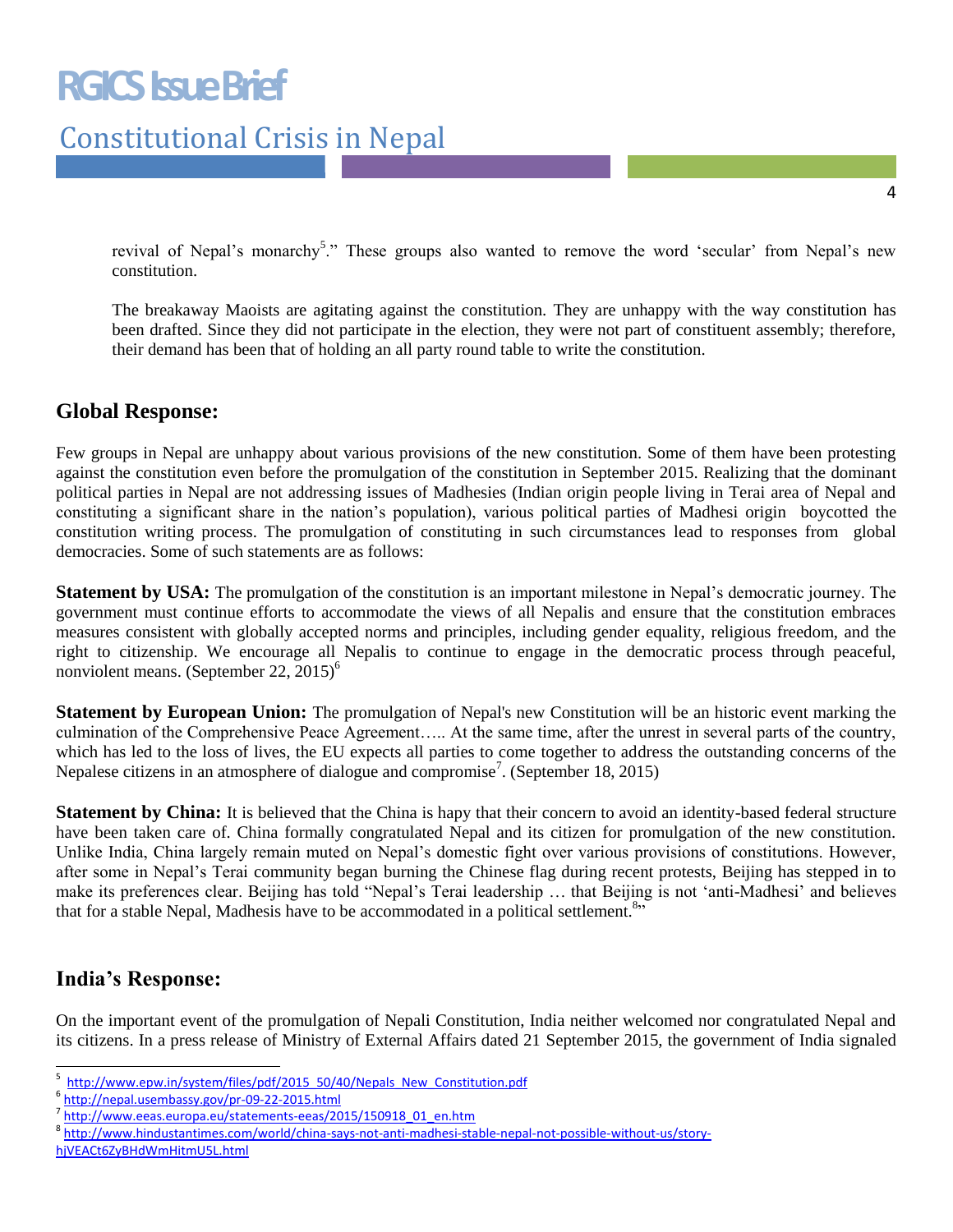# **RGICS Issue Brief**

# Constitutional Crisis in Nepal

its unhappiness. The press release reads, "We have consistently argued that all sections of Nepal must reach a consensus on the political challenges confronting them. The issues facing Nepal are political in nature and cannot be resolved through force. We still hope that initiatives will be taken by Nepal's leadership to effectively and credibly address the causes underlying the present state of confrontation<sup>9</sup>."

According to Muni (2015), "the reasons for the Indian leadership's frustration with the dominant parties in Nepal are that they have failed in delivering a truly inclusive constitution in conformity with the promise of the peoples' movement of 2005–06 (Jan Andolan-II) which India had so actively supported.‖ The present government also took proactive initiative to strengthen Indo-Nepal relations. According to Muni, "many of the prominent Nepali leaders like Sher Bahadur Deuba of the NC, and Prachanda of the Maoists, were invited to India for consultations where all of them promised to take Madhes and other groups on board." Indian government found that the new constitution not in the line with its prior discussions and deliberations with Nepal political leadership. According to a report published in Indian Express on 24<sup>th</sup> September, 2015 the government of India officially conveyed a list of amendments in Nepal's constitution to Nepal's leadership. According to the report the government of India sought following seven amendment in the constitution $10$ .

- 1. Article 63 (3) of the Interim Constitution provided electoral constituencies based on population, geography and special characteristics, "and in the case of Madhes on the basis of percentage of population". Under this provision, Madhes, with more than 50 per cent of the population, got 50 per cent of seats in Parliament. The latter phrase has been omitted in Article 84 of the new Constitution. "It needs to be re-inserted so that Madhes continue to have electoral constituencies in proportion to its population.
- 2. In Article 21 of the Interim Constitution, it was mentioned that various groups would have "the right to participate" in state structures on the basis of principles of proportional inclusion". In the new Constitution (Article 42), the word "proportional" has been dropped — Delhi wants it re-inserted.
- 3. Article 283 of the Constitution states that only citizens by descent will be entitled to hold the posts of President, Vice-President, Prime Minister, Chief Justice, Speaker of Parliament, Chairperson of National Assembly, Head of Province, Chief Minister, Speaker of Provincial Assembly and Chief of Security Bodies. This clause is seen as discriminatory for the large number of Madhesis who have acquired citizenship by birth or naturalisation. Government of India says this should be amended to include citizenship by birth or naturalisation.
- 4. Article 86 of the new Constitution states that National Assembly will comprise 8 members from each of 7 States and 3 nominated members. Madhesi parties want representation in National Assembly to be based on population of the Provinces. This, India says, should be done to address concerns.
- 5. Five disputed districts of Kanchanpur, Kailali, Sunsari, Jhapa and Morang: Based on the majority of the population, these districts or parts of them may be included in the neighbouring Madhes Provinces.
- 6. Article 154 of the Interim Constitution provided for delineation of electoral constituencies every 10 years. This has been increased to 20 years in Article 281 of the new Constitution. Echoing the Madhesi parties, India wants this restored to 10 years.

 $\overline{a}$ <sup>9</sup> [http://www.mea.gov.in/press-releases.htm?dtl/25825/Statement\\_on\\_the\\_situation\\_in\\_Nepal](http://www.mea.gov.in/press-releases.htm?dtl/25825/Statement_on_the_situation_in_Nepal)

<sup>&</sup>lt;sup>10</sup> <http://indianexpress.com/article/world/neighbours/make-seven-changes-to-your-constitution-address-madhesi-concerns-india-to-nepal/>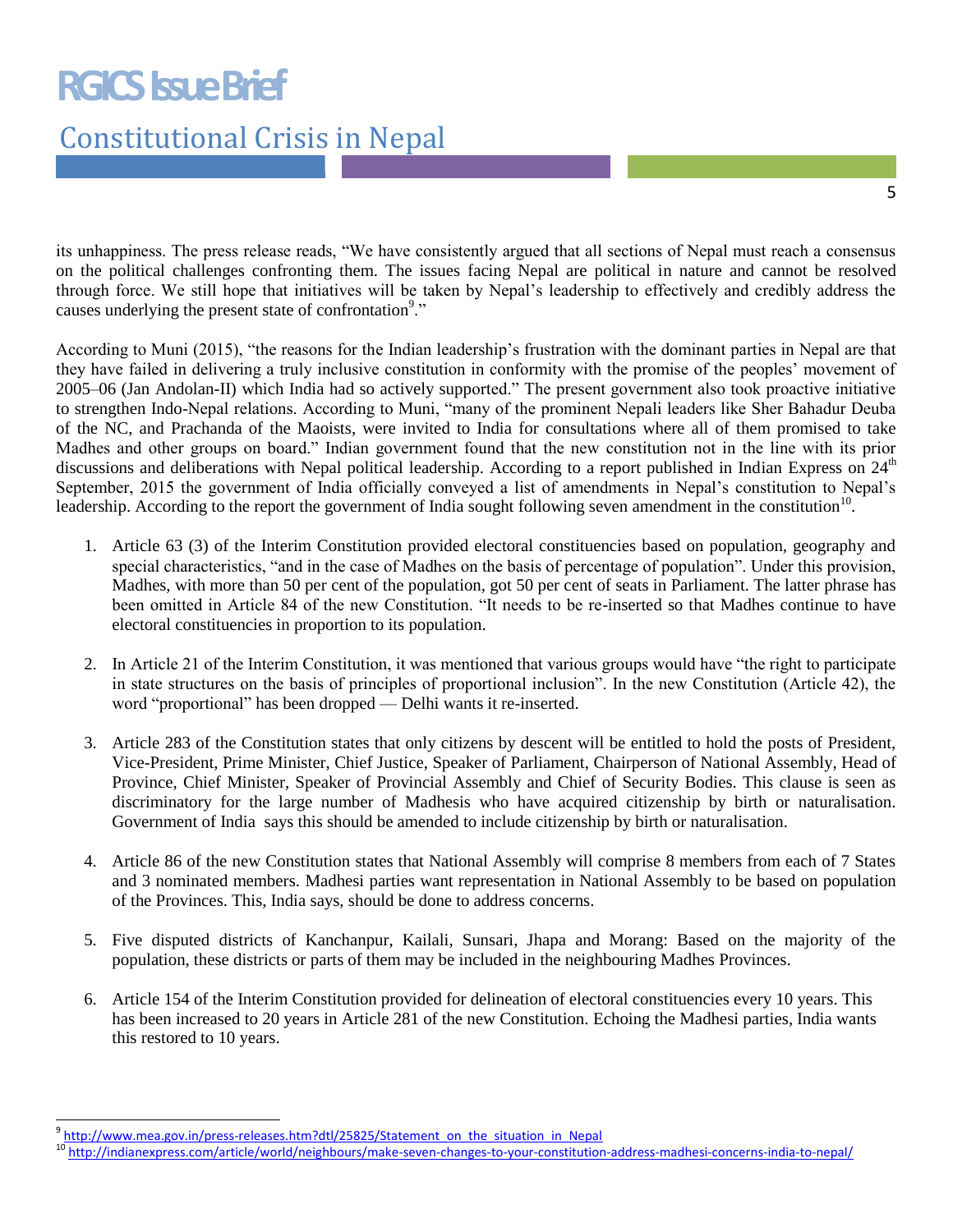# **RGICS Issue Brief**

## Constitutional Crisis in Nepal

7. Article 11(6) states that a foreign woman married to a Nepali citizen may acquire naturalised citizenship of Nepal as provided for in a federal law. Madhesi parties want acquisition of naturalised citizenship to be automatic on application. This also finds favour with Delhi.

However, after the promulgation of what has now become a controversial constitution in September 2015, the Nepal political leadership not only ignored India's advice and concern but also blamed India for encouraging disturbance in Terai region of Nepal. A spokesperson of Ministry of Home, Nepal government accused India for trade blockade on border. In a TV interview, the spokesperson Mr. Laxmi Prasad Dakhal said, "Demonstrations had been taking place in Nepal for months before the constitution was enshrined and trucks had been entering without major problems….Just after the constitution was put into effect, India stops the trucks at the border citing security issues. Our stand is this is a vengeance from India as they are not happy with Nepal's new constitution. This is a trade blockade, just not officially announced<sup>11</sup>." However, the Indian government had strongly rubbished all such allegations by the Nepal Home Ministry. Later on 16<sup>th</sup> November, the newly elected Prime Minister of Nepal Mr. K.P. Oli also blamed India for trade blockade. He said, "The undeclared blockade by India and the resultant humanitarian crisis in the country had undermined historic ties between the two nations as well as the rights of a landlocked country under international law"<sup>12</sup>.

Demonstrating groups in Nepal have been seeking India's help in order to advocate their concerns. In a recent development, a delegation of Madhesi leaders on  $6<sup>th</sup>$  December 2015, met India's External Affair Minister Ms. Sushma Swaraj and many other Indian political leaders. According to Media reports, Ms. Swaraj assured support for 'Inclusive Nepal'. The government of India is also planning to send an all-party delegation to Nepal as and step to resolve current situation.

### **Impacts of Nepal's Constitutional Crises in India:**

The relation of India and Nepal has been more than that of a good neighbor. There has been social, cultural, economic exchange between both of these countries. In addition, this highly valued relation helped both counties in many ways. Therefore, the current situation weakening mutual trust is unfortunate for both Nepal and India. There is need to address following major issues which can bring back mutual trust.

- 1- **Anti India Sentiments in Nepal:** Due to current situation, the anti India sentiment in Nepal is increasing. People in various parts of Nepal have been protesting against India for alleged support for Madhesi agitators in Terai. This increasing mistrust between people of two countries can prove to be dangerous for the future.
- 2- **Trade and South Asian Diplomacy:** The Nepal government officially accused Indian government of trade blockade on border resulting in scarcity of petroleum products in Nepal. The Nepal government has been repeatedly saying that the trade blockade is unofficial from Indian side. However, the Indian government on many occasions has rubbished this allegation. Distrust between two governments has given opportunity to China and Bangladesh to replace India's trade relationship with Nepal. Due to trade blockade on Indo-Nepal border, the Nepal government has opened its market for Bangladesh and China. The current move of Nepal is a setback for India's previous efforts of strengthening trade and other relations with Nepal.
- 3- **Right Wing Fundamentalism:** India has been a supporter of democratic Nepal and it has played significant role in its democratic processes. However, in current nationwide protest against constitution, the people of Nepal

j

<http://edition.cnn.com/2015/09/29/asia/nepal-india-fuel-crisis/>

<sup>12</sup> <http://indianexpress.com/article/world/neighbours/nepals-prime-minister-k-p-oli-slams-india-again-praises-china/#sthash.NK5bXY9r.dpuf>